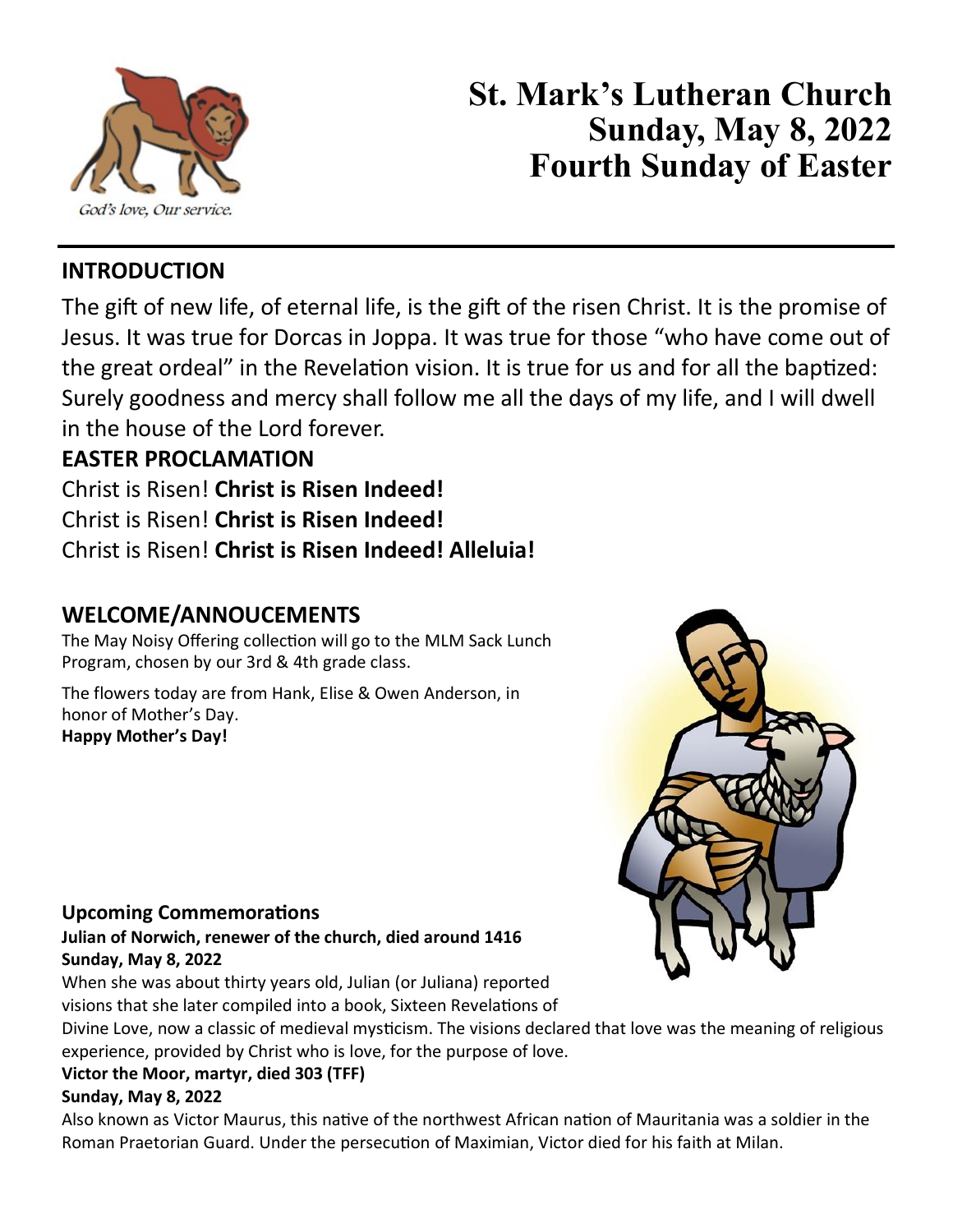### **PROCESSIONAL HYMN** ELW 369, vs. 1 & 2

#### **Christ the Lord Is Risen Today; Alleluia!**

1 Christ the Lord is ris'n today; Alleluia! Christians, hasten on your way; Alleluia! offer praise with love replete, Alleluia! at the paschal victim's feet. Alleluia!

2 For the sheep the Lamb has bled, Alleluia! sinless in the sinner's stead. Alleluia! Christ the Lord is ris'n on high; Alleluia! now he lives, no more to die. Alleluia!

Text: attr. Wipo of Burgundy, d. c. 1050; tr. Jane E. Leeson, 1807- 1882, alt.

#### **Greeting** page 203

The grace of our Lord Jesus Christ, the love of God, and the communion of the Holy Spirit be with you all. **And also with you.**

**KYRIE** Pg. 203

#### **Hymn of Praise**

#### **PRAYER OF THE DAY**

O God of peace,

**you brought again from the dead our Lord Jesus Christ, the great shepherd of the sheep. By the blood of your eternal covenant, make us complete in everything good that we may do your will, and work among us all that is wellpleasing in your sight, through Jesus Christ, our Savior and Lord, who lives and reigns with you and the Holy Spirit, one God, now and forever. Amen.**

#### **CARILLON RINGERS**

#### **First Reading: Acts 9:36-43**

*Dorcas was a faithful and devoted woman of charity in the community of Joppa. Her kindness and her work with clothing were well-known, especially to the widows in town. When she fell ill and died, Peter raised her back to life through the power of prayer.*

Duplication in any form prohibited without permission or valid license from copyright administrator.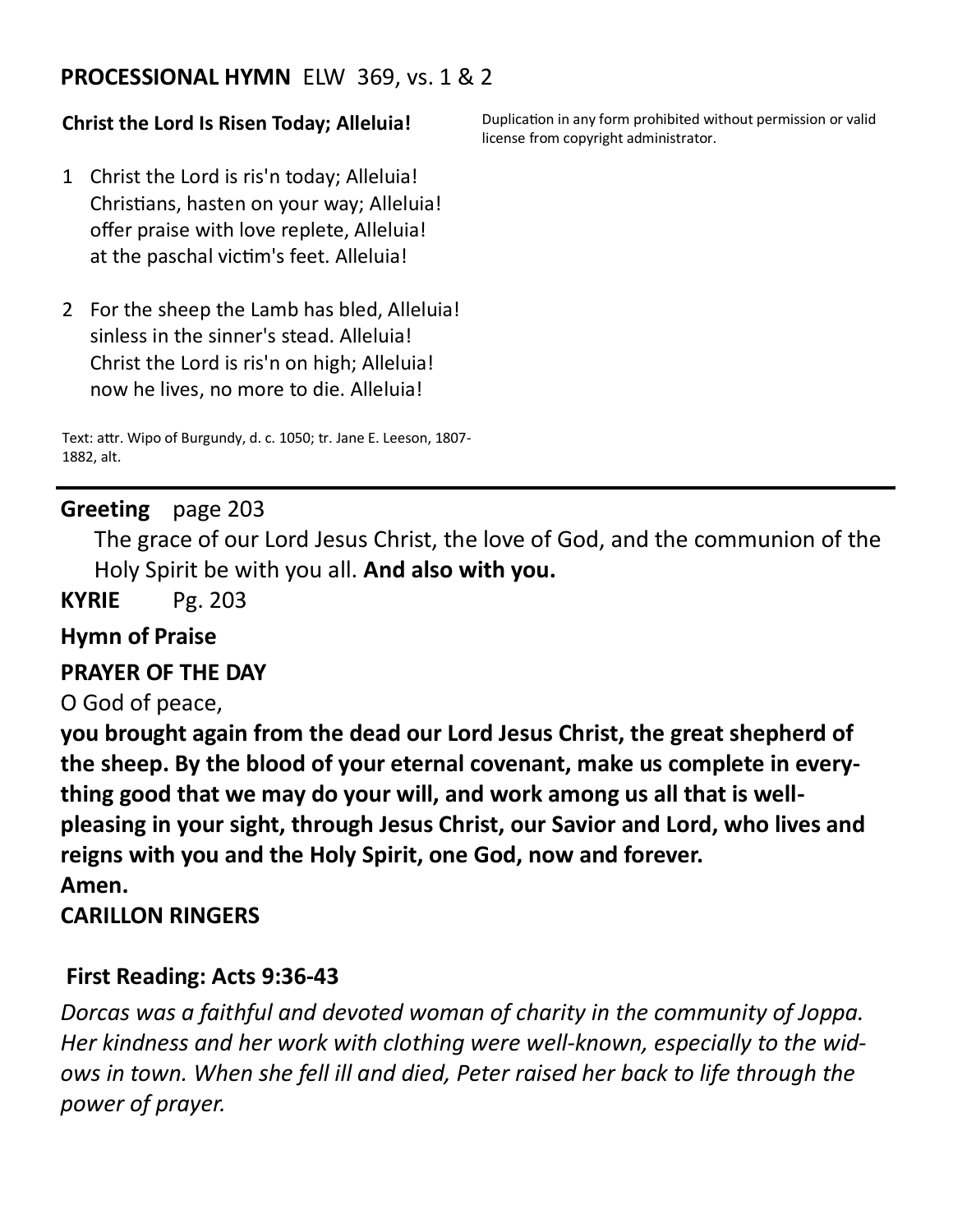$36$ Now in Joppa there was a disciple whose name was Tabitha, which in Greek is Dorcas. She was devoted to good works and acts of charity.  $37$ At that time she became ill and died. When they had washed her, they laid her in a room upstairs. <sup>38</sup>Since Lydda was near Joppa, the disciples, who heard that Peter was there, sent two men to him with the request, "Please come to us without delay." <sup>39</sup>So Peter got up and went with them; and when he arrived, they took him to the room upstairs. All the widows stood beside him, weeping and showing tunics and other clothing that Dorcas had made while she was with them.  $40P$  Peter put all of them outside, and then he knelt down and prayed. He turned to the body and said, "Tabitha, get up." Then she opened her eyes, and seeing Peter, she sat up.  $41$ He gave her his hand and helped her up. Then calling the saints and widows, he showed her to be alive.  $42$ This became known throughout Joppa, and many believed in the Lord.  $43$  Meanwhile he stayed in Joppa for some time with a certain Simon, a tanner.

The Word of The Lord. **Thanks Be to God.** 

# **Psalm: Psalm 23**

*The Lord is my shepherd; I shall not be in want. (Ps. 23:1)*

 $1$ The LORD is my shepherd;

I shall not be in want.

2 **The Lord makes me lie down in green pastures and leads me beside still waters.**

 $3$ You restore my soul, O LORD,

and guide me along right pathways for your name's sake.

- 4 **Though I walk through the valley of the shadow of death, I shall fear no evil; for you are with me; your rod and your staff, they comfort me.**
- $5$ You prepare a table before me in the presence of my enemies; you anoint my head with oil, and my cup is running over.
- $^6$ Surely goodness and mercy shall follow me all the days of my life, and I will dwell in the house of the LORD forever.

# **Second Reading: Revelation 7:9-17**

*Christ is the shepherd who leads his faithful to springs of the water of life. Christ is also the lamb who vanquishes sin and suffering.*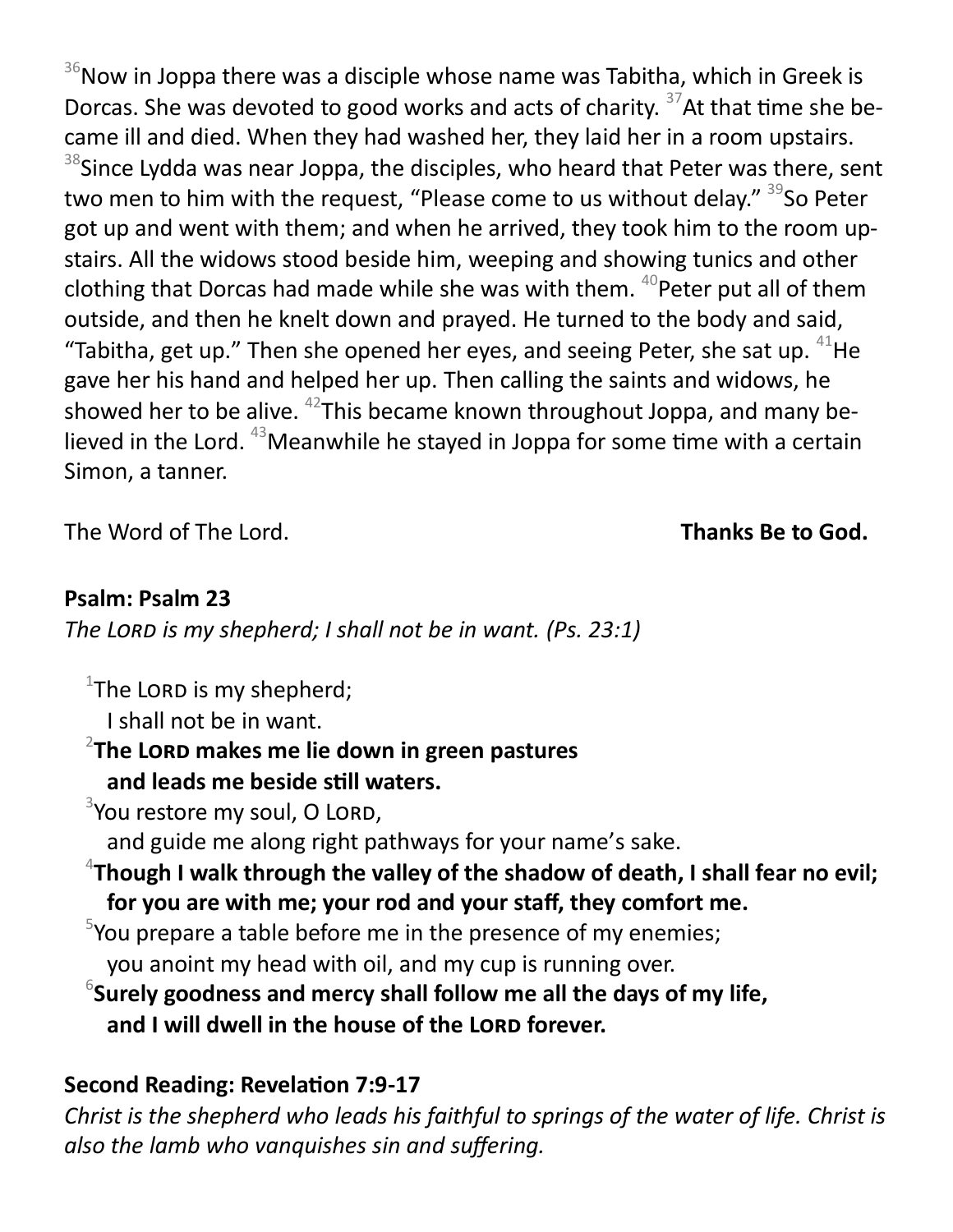$9$ After this I looked, and there was a great multitude that no one could count, from every nation, from all tribes and peoples and languages, standing before the throne and before the Lamb, robed in white, with palm branches in their hands.  $10$ They cried out in a loud voice, saying,

"Salvation belongs to our God who is seated on the throne, and to the Lamb!"  $11$ And all the angels stood around the throne and around the elders and the four living creatures, and they fell on their faces before the throne and worshiped God,  $12$ singing,

"Amen! Blessing and glory and wisdom

and thanksgiving and honor

and power and might

be to our God forever and ever! Amen."

 $13$ Then one of the elders addressed me, saying, "Who are these, robed in white, and where have they come from?"  $^{14}$ I said to him, "Sir, you are the one that knows." Then he said to me, "These are they who have come out of the great ordeal; they have washed their robes and made them white in the blood of the Lamb.

 $15$ For this reason they are before the throne of God,

and worship him day and night within his temple,

and the one who is seated on the throne will shelter them.

 $^{16}$ They will hunger no more, and thirst no more;

the sun will not strike them,

nor any scorching heat;

 $17$  for the Lamb at the center of the throne will be their shepherd,

and he will guide them to springs of the water of life,

and God will wipe away every tear from their eyes."

The Word of The Lord. **Thanks Be to God.** 

*Holy Gospel, according to John, the 10th Chapter.* **Glory to You, O Lord. Gospel: John 10:22-30** 

*Jesus responds to questions about his identity with the remarkable claim that he and the Father are one. Those who understand this are his sheep; they hear his voice, follow, and will never be snatched from his hand.*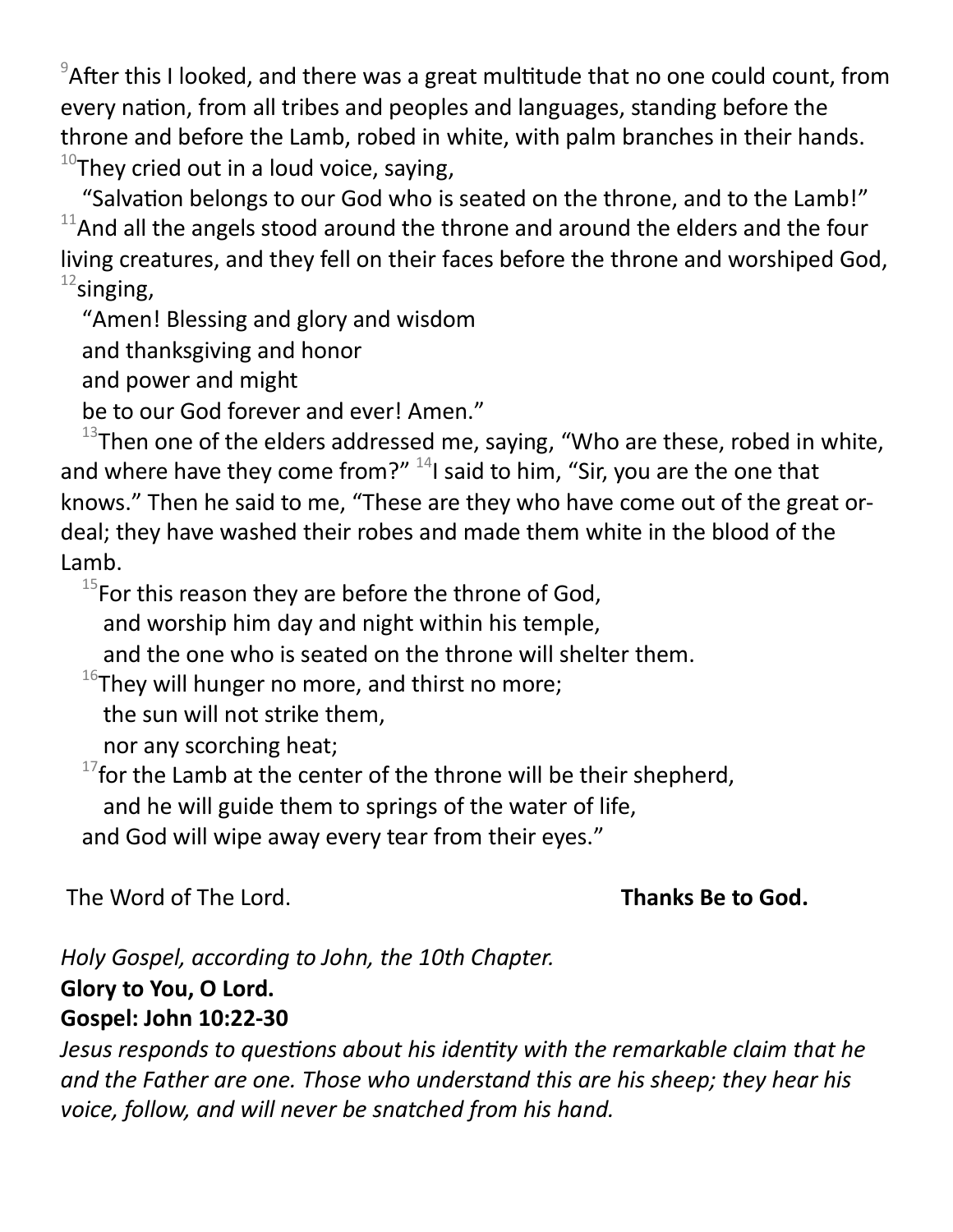$22$ At that time the festival of the Dedication took place in Jerusalem. It was winter,  $^{23}$  and Jesus was walking in the temple, in the portico of Solomon.  $24$ So the Jews gathered around him and said to him, "How long will you keep us in suspense? If you are the Messiah, tell us plainly."  $25$  Jesus answered, "I have told you, and you do not believe. The works that I do in my Father's name testify to me;  $^{26}$  but you do not believe, because you do not belong to my sheep.  $27$  My sheep hear my voice. I know them, and they



follow me.  $^{28}$ I give them eternal life, and they will never perish. No one will snatch them out of my hand. <sup>29</sup>What my Father has given me is greater than all else, and no one can snatch it out of the Father's hand. <sup>30</sup>The Father and I are one."

# **CHILDREN'S SERMON** Pastor Leonard Dale **SERMON** Pastor Leonard Dale **HYMN OF THE DAY** ELW 502

#### **The King of Love My Shepherd Is**

- 1 The King of love my shepherd is, whose goodness faileth never; I nothing lack if I am his and he is mine forever.
- 2 Where streams of living water flow, my ransomed soul he leadeth and, where the verdant pastures grow, with food celestial feedeth.
- 3 Perverse and foolish oft I strayed, but yet in love he sought me, and on his shoulder gently laid, and home, rejoicing, brought me.
- 4 In death's dark vale I fear no ill, with thee, dear Lord, beside me, thy rod and staff my comfort still; thy cross before to guide me.
- 5 Thou spreadst a table in my sight; thine unction grace bestoweth; and, oh, what transport of delight from thy pure chalice floweth!
- 6 And so, through all the length of days, thy goodness faileth never. Good Shepherd, may I sing thy praise within thy house forever.

Text: Henry W. Baker, 1821-1877

#### **NICENE CREED**

**We believe in one God, the Father, the Almighty, maker of heaven and earth,**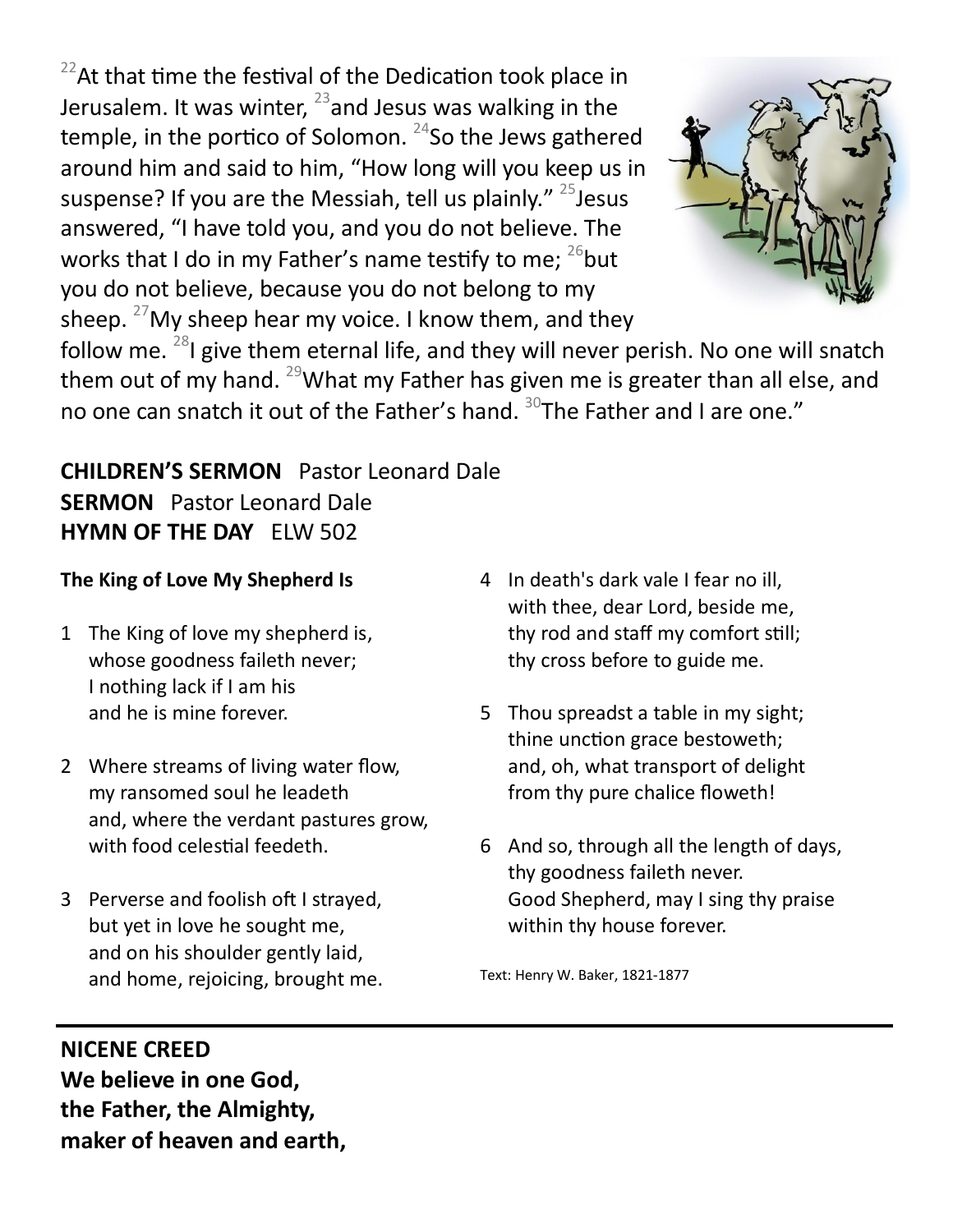**of all that is, seen and unseen. We believe in one Lord, Jesus Christ, the only Son of God, eternally begotten of the Father, God from God, Light from Light, true God from true God, begotten, not made, of one Being with the Father; through him all things were made. For us and for our salvation he came down from heaven, was incarnate of the Holy Spirit and the virgin Mary and became truly human. For our sake he was crucified under Pontius Pilate; he suffered death and was buried. On the third day he rose again in accordance with the scriptures; he ascended into heaven and is seated at the right hand of the Father. He will come again in glory to judge the Living and the dead, and his kingdom will have no end. We believe in the Holy Spirit, the Lord, the giver of life, who proceeds from the Father and the Son,\* who with the Father and the Son is worshiped And glorified, who has spoken through the prophets. We believe in one holy catholic and Apostolic church. We acknowledge one baptism for the forgiveness of sins. We look for the resurrection of the dead, and the life of the world to come. Amen.**

#### **Prayers of Intercession**

Set free from captivity to sin and death, we pray to the God of resurrection for the church, people in need, and all of creation. (*A brief silence.)* Gentle Shepherd, enable your church to respond to the voice of Jesus. Give us un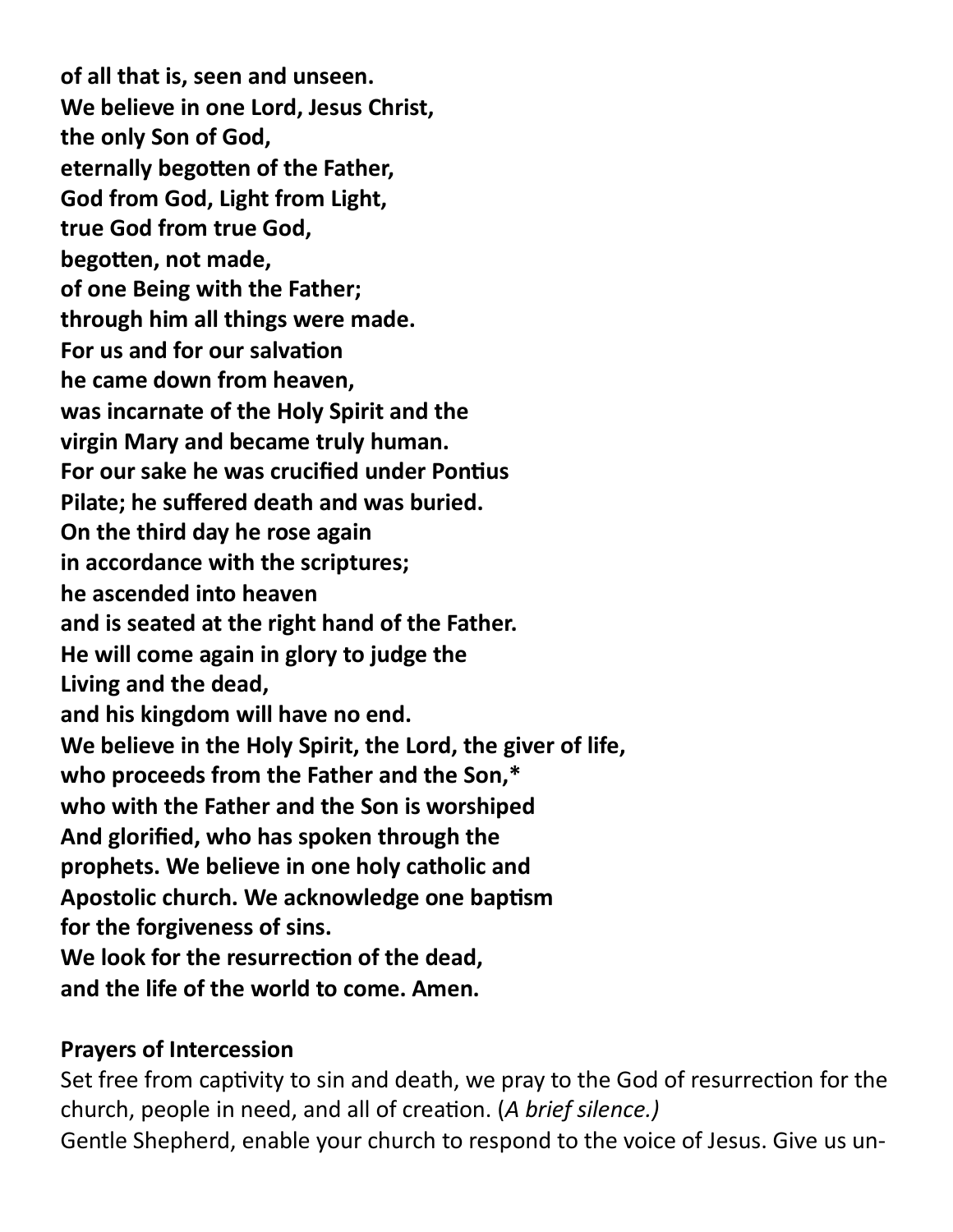failing trust, unafraid to join in Jesus' work of renewing all things. God, in your mercy,

# **hear our prayer.**

Feed your people at the table of creation. Prepare a safe place for those whose environments are dangerous or unhealthy, especially those making difficult journeys. Prosper your creation for the sake of every living thing. God, in your mercy, **hear our prayer.**

Warm the hearts of all who celebrate and all who mourn on Mother's Day. Accompany those yearning to be mothers. Help us to heal from broken family relationships and open us to receive your nurturing love from all who serve mothering roles in our lives (*especially*). God, in your mercy,

### **hear our prayer.**

Seek out those who weep while they await healing or consolation (*especially*). Set people in their path who can provide the care they need, and wipe away every tear from their eyes. God, in your mercy,

### **hear our prayer.**

Inspire the words of prophets and saints who employ innovative imagery to stretch our understanding (*as did Julian of Norwich, whom we commemorate today*). Send Christ to instruct us with motherly care. God, in your mercy,

# **hear our prayer.**

Enfold us in the great multitude of saints from every nation, from all tribes and peoples and languages. Wash us in your saving grace every day, guiding us to your waters of life. God, in your mercy,

# **hear our prayer.**

In your mercy, O God, respond to these prayers, and renew us by your life-giving Spirit; through Jesus Christ, our Savior.

# **Amen.**

# **PEACE**

# **GREAT THANKSGIVING**

The Lord be with you.

**And also with you.** 

Lift up your hearts.

**We lift them to the Lord.**  Let us give thanks to the Lord our God.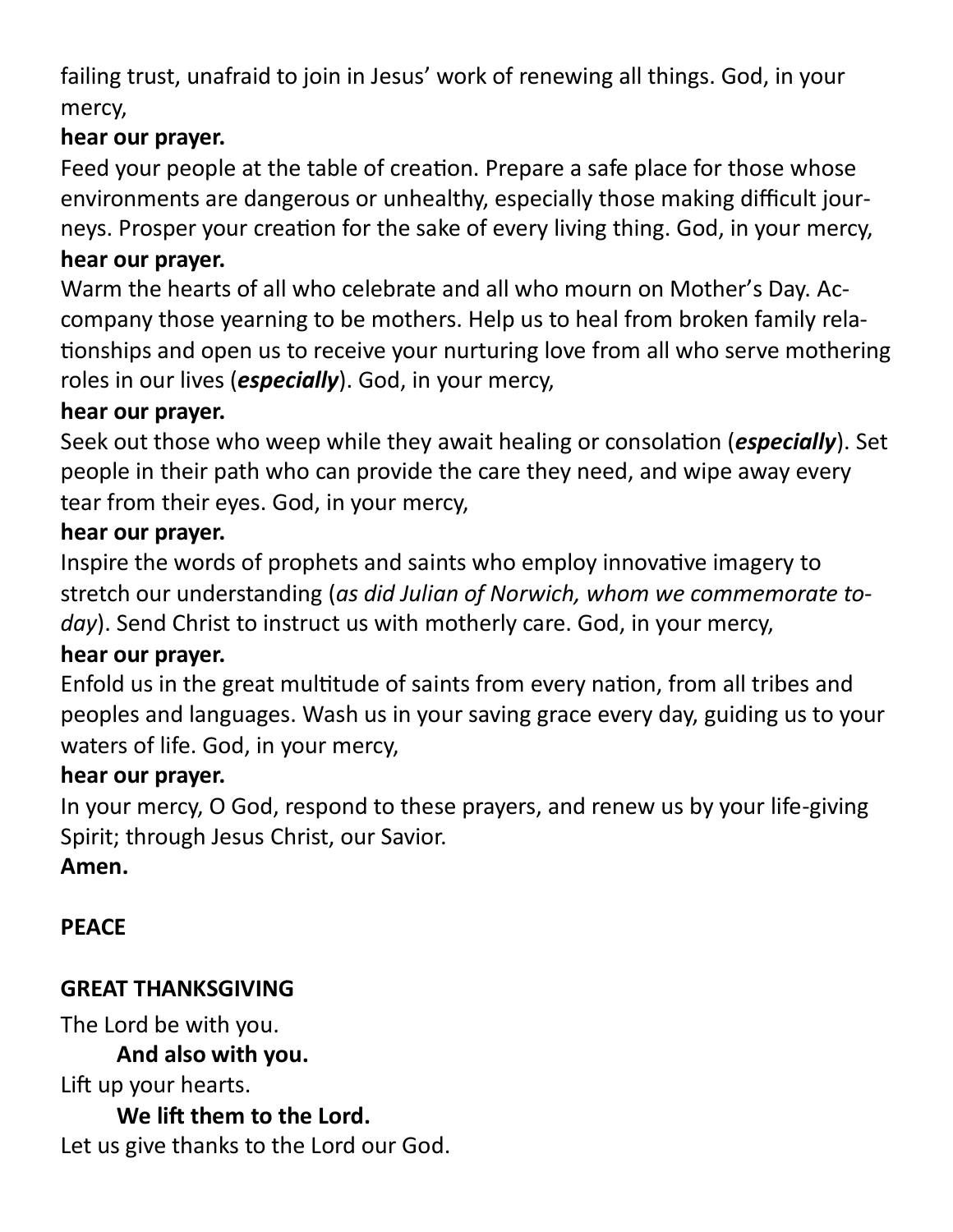# **It is right to give our thanks and praise.**

It is indeed right, our duty and our joy, ....... And so, with all the choirs of angels, with the church on earth and the hosts of heaven, we praise your name and join their unending hymn.

**Holy, Holy** pg. 207 **WORDS OF INSTITUTION LORD'S PRAYER** 

# **INVITATION TO COMMUNION**

The risen Christ dwells with us here. All who are hungry, all who are thirsty, come.



# **COMMUNION**

**COMMUNION SONG** pg. 208

# **COMMUNION HYMNS** ELW 759

#### **My Faith Looks Up to Thee**

- 1 My faith looks up to thee, thou Lamb of Calvary, Savior divine! Now hear me while I pray, take all my guilt away, oh, let me from this day be wholly thine!
- 2 May thy rich grace impart strength to my fainting heart, my zeal inspire; as thou hast died for me, oh, may my love to thee pure, warm, and changeless be, a living fire!
- 3 While life's dark maze I tread and griefs around me spread, be thou my guide; bid darkness turn to day, wipe sorrow's tears away, nor let me ever stray from thee aside.
- 4 When ends life's transient dream, when death's cold, sullen stream shall o'er me roll; blest Savior, then, in love fear and distrust remove; oh, bear me safe above, a ransomed soul!

Text: Ray Palmer, 1808-1887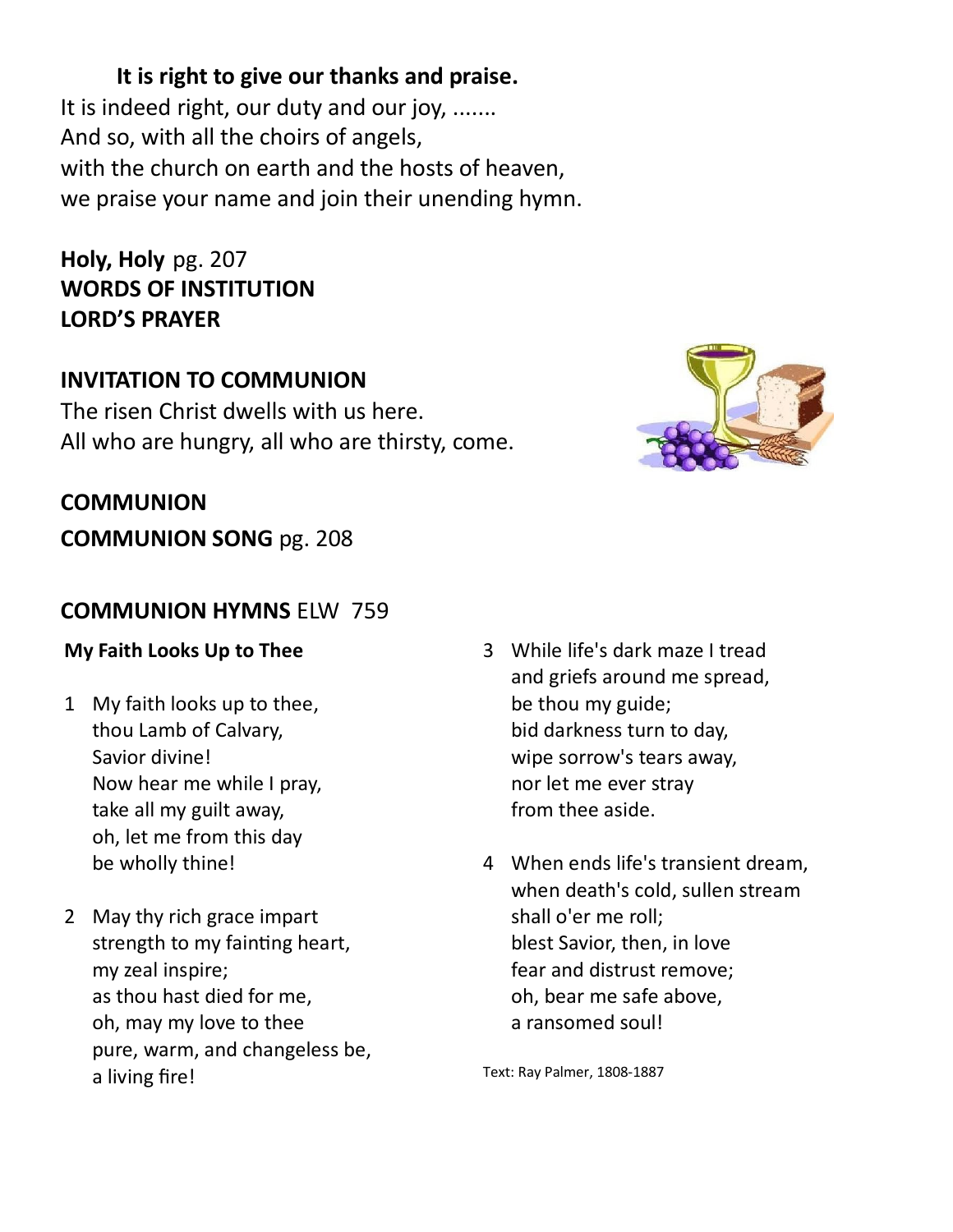### ELW 666

#### **What Wondrous Love Is This**

- 1 What wondrous love is this, O my soul, O my soul! What wondrous love is this, O my soul! What wondrous love is this that caused the Lord of bliss to bear the dreadful curse for my soul, for my soul, to bear the dreadful curse for my soul?
- 2 When I was sinking down, sinking down, sinking down, when I was sinking down, sinking down, when I was sinking down beneath God's righteous frown, Christ laid aside his crown for my soul, for my soul, Christ laid aside his crown for my soul.
- 3 To God and to the Lamb I will sing, I will sing; to God and to the Lamb I will sing; to God and to the Lamb, who is the great I AM, while millions join the theme, I will sing, I will sing, while millions join the theme, I will sing.
- 4 And when from death I'm free, I'll sing on, I'll sing on; and when from death I'm free, I'll sing on; and when from death I'm free, I'll sing God's love for me, and through eternity I'll sing on, I'll sing on; and through eternity I'll sing on.

Text: North American folk hymn, 19th cent., alt.

The body and blood of our Lord Jesus Christ strengthen and keep you in his grace. **Amen.**

#### **PRAYER AFTER COMMUNION**

We give you thanks, generous God, for in this bread and cup we have tasted the new heaven and earth where hunger and thirst are no more. Send us from this table as witnesses to the resurrection, that through our lives, all may know life in Jesus' name. Amen.

#### **SENDING**

Draw your church together, O God, into one great company of disciples, together following our teacher Jesus Christ into every walk of life, together serving in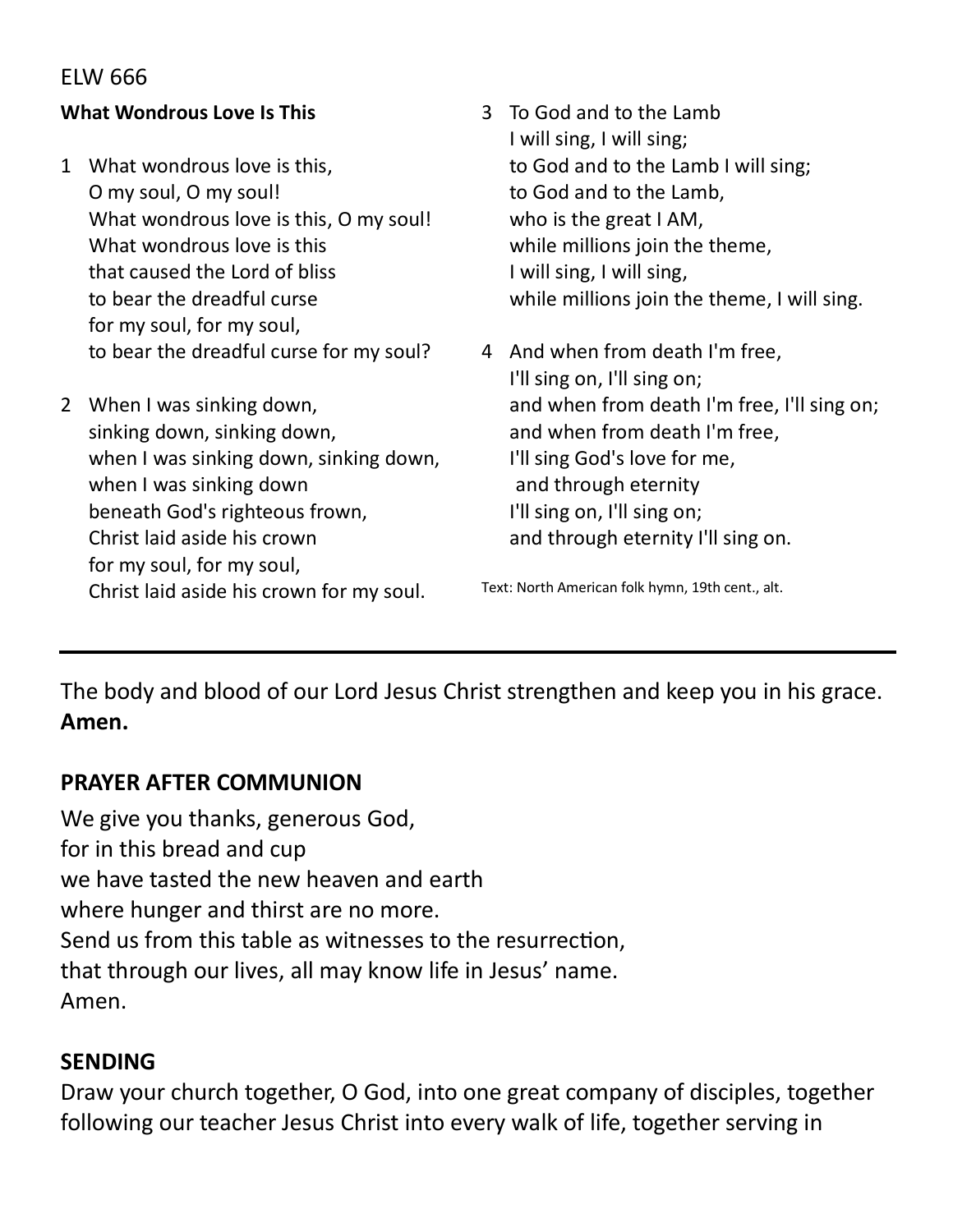Christ's mission to the world, and together witnessing to your love wherever you will send us; for the sake of Jesus Christ our Lord.

# **BLESSING**

God, the Author of life, Christ, the living Cornerstone, and the life-giving Spirit of adoption,  $+$  bless you now and forever. **Amen. RECESSIONAL HYMN** ELW 789, vs. 1 & 2

#### **Savior, like a Shepherd Lead Us**

- 1 Savior, like a shepherd lead us; much we need your tender care. In your pleasant pastures feed us, for our use your fold prepare. Blessed Jesus, blessed Jesus, you have bought us; we are yours. Blessed Jesus, blessed Jesus, you have bought us; we are yours.
- 2 We are yours; in love befriend us, be the guardian of our way; keep your flock, from sin defend us, seek us when we go astray. Blessed Jesus, blessed Jesus, hear us children when we pray. Blessed Jesus, blessed Jesus, hear us children when we pray.

Text: attr. Dorothy A. Thrupp, 1779-1847

#### **DISMISSAL**

Alleluia! Christ is risen. **Christ is risen indeed. Alleluia!** Go in peace. Tell what God has done. **Thanks be to God.**